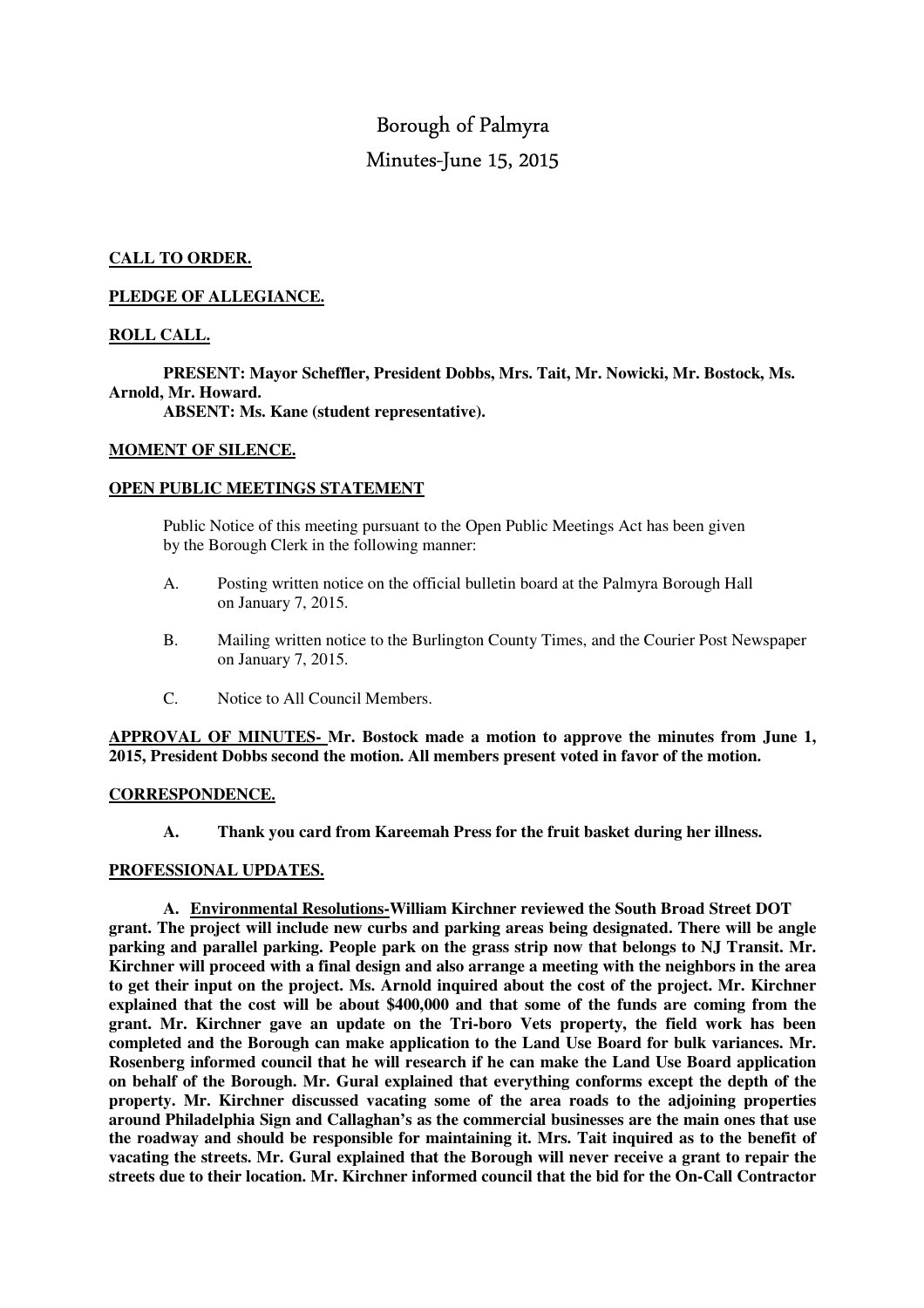will be due on July 1<sup>st</sup> at 10am. The sewer plant project is moving along. Mayor Scheffler thanked **Environmental Resolutions and also Brian Monaghan, Risk Management Consultant for their donations to CHOP.** 

 **B. JIF- Brian Monaghan of TC Irons and Haines & Haines, the Borough's Risk Manager gave a brief history of the JIF and that Palmyra joined in 2011. Mr. Monaghan explained that the Borough's Safety Committee which is Chaired by Tracy Kilmer is the poster child of the JIF. The Safety Committee involves the Public Works, Administration, Police Department and Fire Department. Mr. Monaghan explained that the worker compensation claims have dropped since the formation of the committee. The loss ratio is under 50%.** 

 **C. Environmental Resource Management-Mr. Nowicki stepped down from the dais. Mr. Gural reviewed the report from Mr. Hogue. Mr. Hogue had met with the DEP on June 3rd to discuss the pending remedial investigation for the munitions and explosives of concern (MEC). The NJDEP authorized a disbursement of \$87,084 from existing HDSRF grant money to move forward with planning and permitting effort associated with the MEC RI filed effort that are to begin November 1St. The website continues to be accessed by interested redevelopers. Mr. Gural reported that Mr. Hogue also completed a travel scholarship application for Mayor Scheffler for the Brownfields Conference in Chicago. Mr. Nowicki returned to the dais.** 

**RESOLUTIONS. Consent Agenda- Resolution 2015-106, 2015-115-to Resolution 2015-121 will be enacted as a single motion, if any resolution needs additional discussion it will be removed from the consent agenda and voted on separately. Mayor Scheffler requested that Resolution 2015-106 be tabled. Mayor Scheffler read the resolution titles into the record. Mr. Bostock made a motion to approve the consent agenda, President Dobbs second the motion. At the call of the roll, the vote was:** 

 **AYES: President Dobbs, Mrs. Tait, Mr. Nowicki, Mr. Bostock, Ms. Arnold, Mr.** 

**Howard.** 

 **NAYES: None.** 

- **A. Resolution 2015-106, Resolution Authorizing Mayor To Execute Memorandum Of Understanding With Real Results Basketball. (tabled)**
- **B. Resolution 2015-115, Resolution To Cancel Outstanding Checks.**
- **C. Resolution 2015-116, Resolution Approving Change Order #1 For Garozzo & Scimeca Construction Inc. In The Amount Of \$8,000. For The Borough Hall Door Replacement Project.**
- **D. Resolution 2015-117, Resolution Requesting Approval Of Items Of Revenue And Appropriation NJSA 40A: 4-87 Chapter 159(Clean Communities).**
- **E. Resolution 2015-118, Resolution Authorizing 2015-2016 Liquor Licenses Renewals.**
- **F. Resolution 2015-119, Resolution To Cancel Outstanding Checks For The Borough Municipal Court.**
- **G. Resolution 2015-120, Resolution Authorizing The Submission Of A Request For A Declaratory Judgement To The Burlington County Judiciary, Honorable Judge Ronald Bookbinder, To Request Protection From Builder's Remedy Lawsuits While Borough Works To Comply With Recent Supreme Court Decision On COAH(M-392 September Term 2014, decided) March 10, 2015 And To Simultaneously Request That The Five Month Plan Preparation Period Begin Upon The Court's Determination Of Palmyra's Municipal New Construction (Prospective) Affordable Housing Obligation.**
- **H. Resolution 2015-121, Resolution Authorizing The Payment Of Bills for The Month Of June 2015 In The Amount Of \$1,645,540.26.**
- **I. Approval of Treasurer's Report. Ms. Arnold made a motion to approve the treasurer's report, Mr. Bostock second the motion. All members voted in favor of the motion.**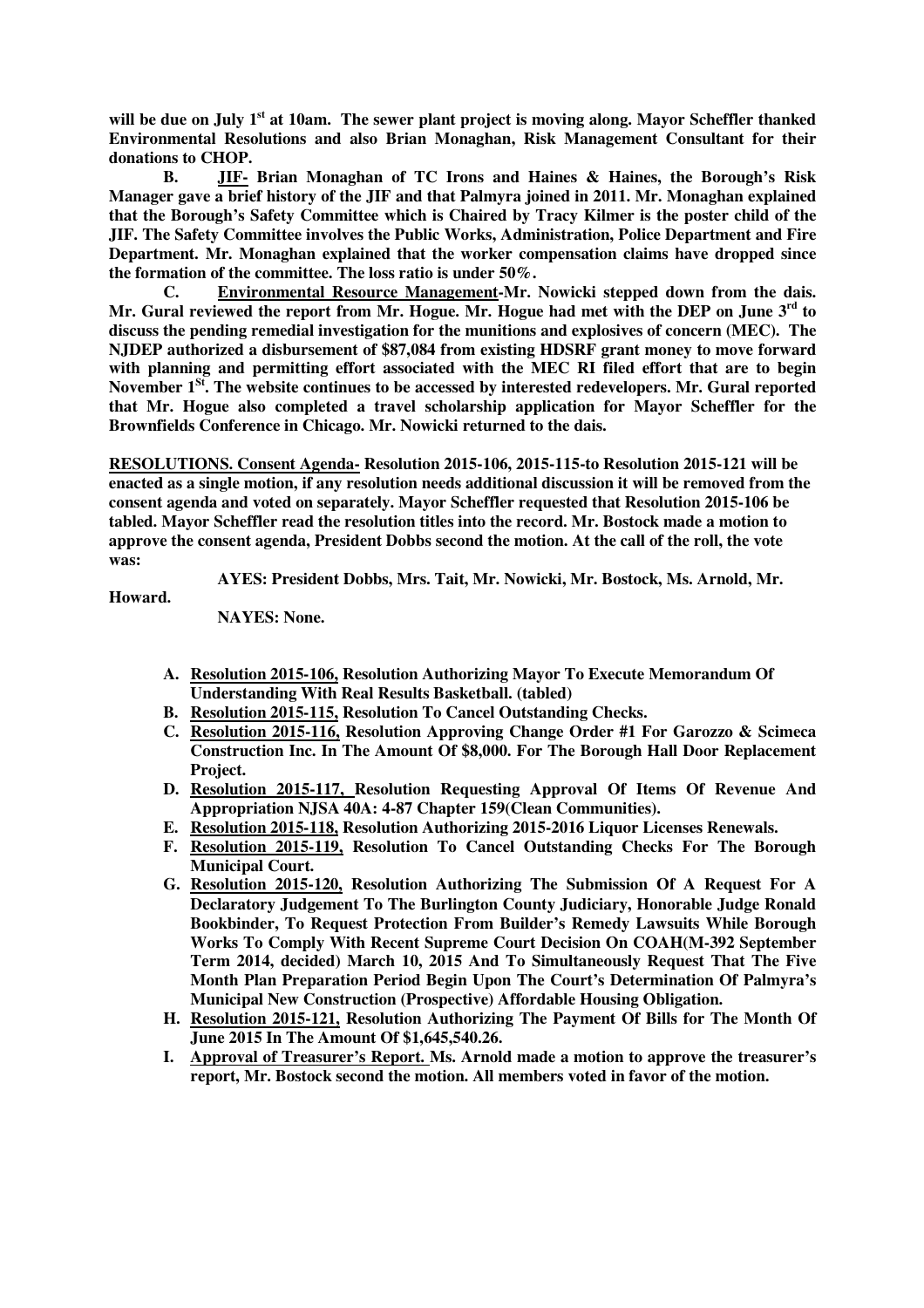#### **ADMINISTRATOR REPORT.**

**A. Municipal Liens. Mr. Gural discussed that the Borough has liens on 12 properties in the Borough obtained mostly from tax sales that no one else bid on. The Borough does not have the funds to foreclose on all of them. The smaller lots are from homes being sold and the additional lot was not included in the sale of the home. The Borough is allowed to sell it to adjoining homeowners.** 

 **B. 2015 Capital Ordinance Requests. The Borough refinanced temporary bond anticipation notes a few months ago. In August they will be converted to permanent financing. The bulk of the debt service goes back about 6 or 7 years. There are items on the list for capital projects that council was opened to at budget time. Mayor Scheffler requested that Mr. Gural send a list to all councilmembers so that they can review it. Mr. Gural explained that the 2014 items that were unfunded will be rolled into the bond issue.** 

 **D. Striping of Roadways-Mr. Gural discussed that there has been a lot of request for stripping of the roadways and crosswalks. The On-Call Contractor Contract that can be awarded after the bid opening on July 1st will be able to handle the issue.** 

 **E. Community Center Storage-Mr. Gural will send a letter out about the groups using the center needing to share the storage space.** 

**F. NJLM Convention. There are funds available in the budget for councilmembers to attend the New Jersey League of Municipalities Convention in November.** 

 **G. OPMA & OPRA-Senator Weinberg is pushing for the rules to be amended again concerning the Open Public Meetings Act-she is wanting minutes and reports done if subcommittee of elected officials meet with two or more members, but not a quorum. Senator Weinberg would also like to have the subcommittees meeting advertised.** 

 **H. Tax Appeals. Mr. Gural reported that the tax assessor Mr. McMahon was successful in having to do only minor adjustments as the result of tax appeals. The commercial and industrial properties filed directly with the tax court.** 

 **I. Real Property Assessment Demonstration Program. Burlington County will proceed with this program for the 2017 tax year. The program will be very invasive to residents. The program requires that 20% of the properties will have to be assessed every year and the Borough assessment rate will be set from them. Mayor Scheffler explained that she had attend a meeting about the program and that the county had stated that before the program was adopted they would hold another meeting.** 

 **J. Sewer Ordinance Amendments. Mr. Gural inquired if the subcommittee would like to meet again on the ordinance or proceed with it as is.** 

 **K. Code Enforcement Officer update-Ms. Arnold reported that the committee has narrowed it down to three candidates and that they will be interviewed.** 

 **L. Traffic/Stop signs-Mr. Howard explained that he had requested this be on the agenda. The corner of Legion and 6th needs to be reviewed for stop signs. Mayor Scheffler requested that the intersection of Morgan and Elm be reviewed also. Mayor Scheffler discussed that one side of Elm is in Riverton, but perhaps a stop sign could be at Second and Morgan to slow the traffic down. Chief Pearlman will review the intersections and make a recommendation to council.** 

 **M Borough Hall Doors/controlled access-Mr. Gural reported that the project is moving along and that the key fobs are now active on all of the doors and that employees and council should use the side door if Borough Hall is not opened. The front doors are set on a schedule to lock and unlock at specific times.** 

 **N. Sick Leave-proposed policy.-Mr. Gural informed council that he had presented the plan at the staff meeting this morning and that he had informed the employees that it would go into effect in January, 2016. Mr. Gural requested that council give permission to offer 3 additional PTO days this year for full time and 2 additional days for part time employees.**